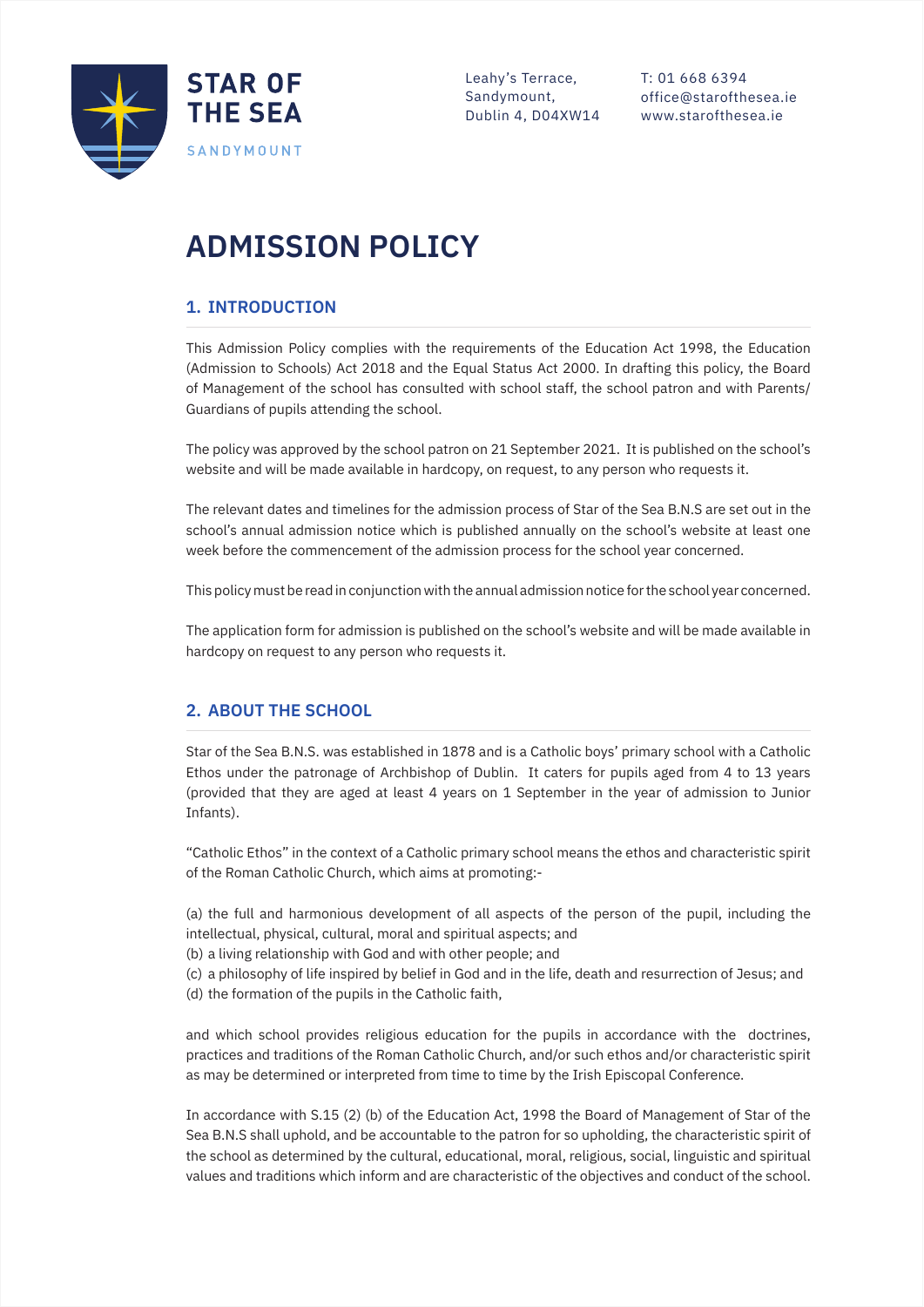

Star of the Sea B.N.S. strives to provide a structured, caring, happy and secure environment, where the intellectual, spiritual, physical, moral and cultural needs of the pupils are identified and addressed. We will strive to provide an appropriate education for every pupil in our school.

Star of the Sea school welcomes and is inclusive of all faiths and none.

Star of the Sea B.N.S. is an 18 teacher school including the Principal, Mr Niall Walsh. It has 12 mainstream classes, 1 special class, 5 special education teachers and 5 SNAs. The school operates under the direction of the Department of Education and Skills (D.E.S.) from which grants and resources are received annually.

The school curriculum followed is the Revised Curriculum for Primary Schools (1999) produced by the National Council for Curriculum and Assessment in conjunction with D.E.S. This curriculum may be amended from time to time in accordance with sections 9 & 30 of the Education Act (1998).

The number of teachers allocated to the school each year is determined by the number of pupils enrolled in the school as at 30th September in the previous school year.

The school supports the principles of:

- Inclusiveness, particularly with reference to pupils with disabilities or special education needs,
- Equality of access and participation in the school,
- Respect for the diversity of values, beliefs, traditions, languages and ways of life in society,
- Parental choice in relation to enrolment,

-subject to the rights and limitations as set out in legislation and D.E.S. regulations and programmes, and the funding and resources available.

#### **3. ADMISSION STATEMENT**

Star of the Sea B.N.S. will not discriminate in its admission of a pupil to the school on any of the following:

- (a) the gender ground of the pupil or the applicant in respect of the pupil concerned,
- (b) the civil status ground of the pupil or the applicant in respect of the pupil concerned,
- (c) the family status ground of the pupil or the applicant in respect of the pupil concerned,
- (d) the sexual orientation ground of the pupil or the applicant in respect of the pupil concerned,
- (e) the religion ground of the pupil or the applicant in respect of the pupil concerned,
- (f) the disability ground of the pupil or the applicant in respect of the pupil concerned,
- (g) the ground of race of the pupil or the applicant in respect of the pupil concerned,
- (h) the Traveller community ground of the pupil or the applicant in respect of the pupil concerned, or
- (i) the ground that the pupil or the applicant in respect of the pupil concerned has special educational needs.

As per section 61 (3) of the Education Act 1998, 'civil status ground', 'disability ground', 'discriminate', 'family status ground', 'gender ground', 'ground of race', 'religion ground', 'sexual orientation ground' and 'Traveller community ground' shall be construed in accordance with section 3 of the Equal Status Act 2000.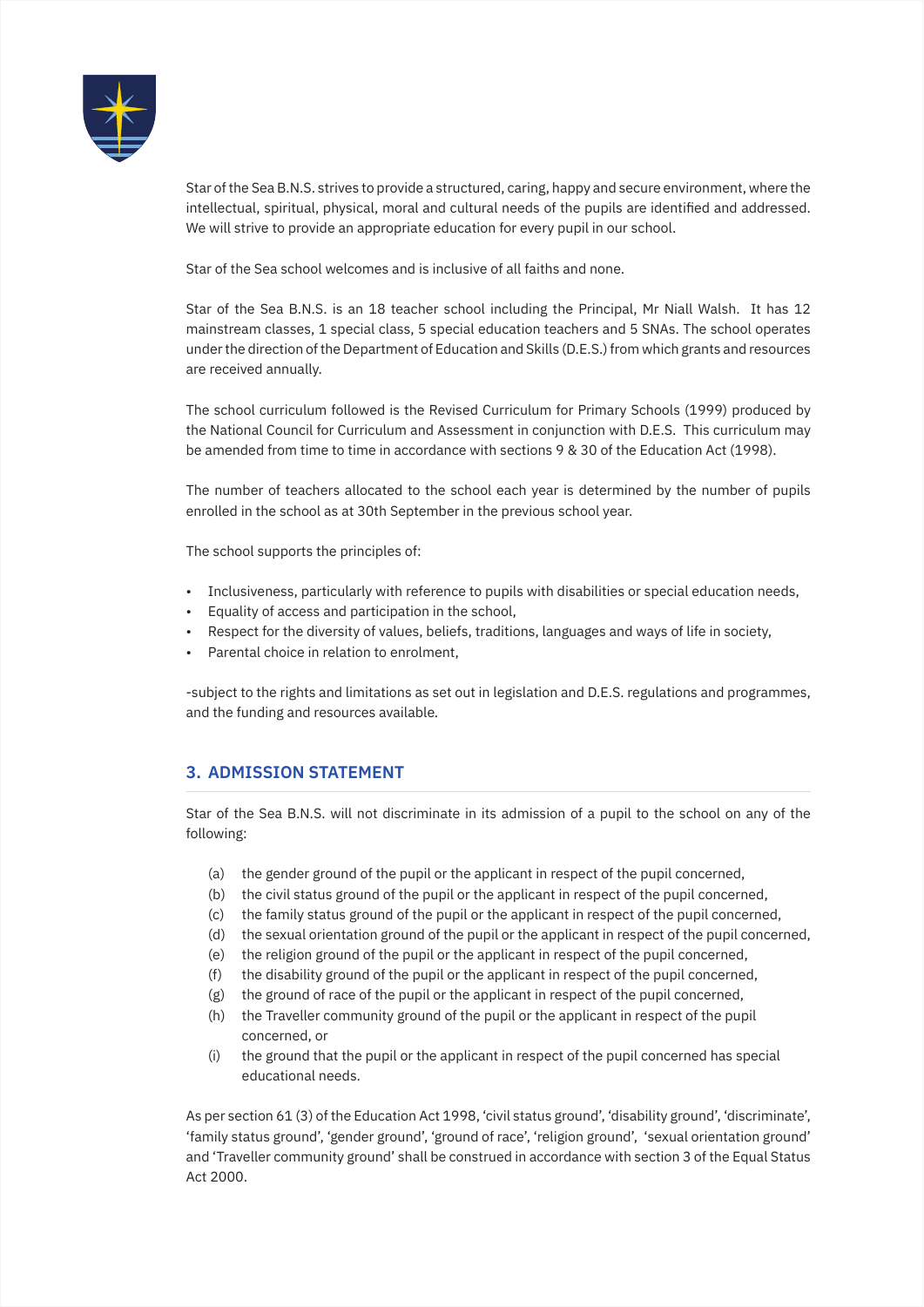

Star of the Sea B.N.S. is an all-boys school and does not discriminate where it refuses to admit a girl applying for admission to this school.

Star of the Sea B.N.S. is a school whose objective is to provide education in an environment which promotes certain religious values and does not discriminate where it refuses to admit as a pupil a person who is not of the Roman Catholic faith and it is proved that the refusal is essential to maintain the ethos of the school.

#### **4. CATEGORIES OF SPECIAL EDUCATION NEEDS CATERED FOR IN THE SCHOOL/SPECIAL CLASS**

Star of the Sea Boys National School has established a class, with the approval of the Minister for Education and Skills, which provides an education exclusively for students with a category or categories of special educational needs specified by the Minister and may refuse to admit to the class a student who does not have the category of needs specified. The special class currently accommodates three pupils. The Board is in the process of seeking to extend the school so that adequate facilities will be created for an autism-specific special class. When these facilities are in place, the class will accommodate 6 pupils.

# **5. ADMISSION OF PUPILS**

Star of the Sea Boys National School has established a class, with the approval of the Minister for Education and Skills, which provides an education exclusively for students with a category or categories of special educational needs specified by the Minister and may refuse to admit to the class a student who does not have the category of needs specified. The special class currently accommodates three pupils. The Board is in the process of seeking to extend the school so that adequate facilities will be created for an autism-specific special class. When these facilities are in place, the class will accommodate 6 pupils.

This school shall admit each pupil seeking admission except where:–

- a) the school is oversubscribed (please see 'Oversubscription' section 6 below for further details)
- b) a Parent/Guardian of a pupil, when required by the principal in accordance with section 23(4) of the Education (Welfare) Act 2000, fails to confirm in writing that the Code of Behaviour of the school is acceptable to him or her and that he or she shall make all reasonable efforts to ensure compliance with such code by the pupil.

Star of the Sea B.N.S. provides education exclusively for boys and may refuse to admit as a pupil a person who is not of the gender provided for by this school.

Star of the Sea B.N.S. is a Roman Catholic school and may refuse to admit as a pupil a person who is not of the Roman Catholic faith where it is proved that the refusal is essential to maintain the ethos of the school.

The ASD class attached to Star of the Sea Boys National School provides an education exclusively for students with Autism Spectrum Disorder and the school may refuse admission to this class, where the student concerned does not have the specified category of special educational needs provided for in this class.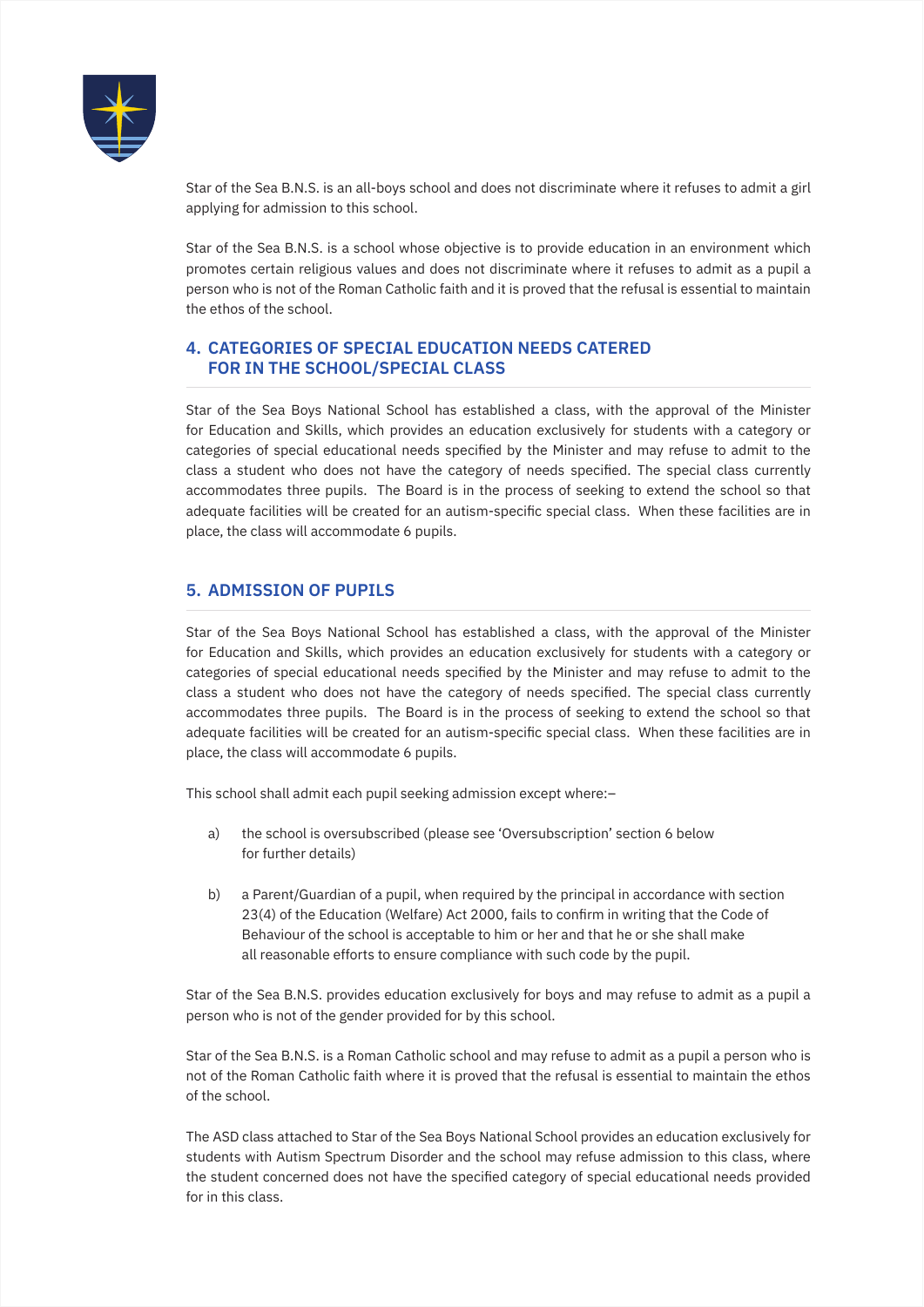

# **ADMISSION TO THE ASD SPECIAL CLASS**

Parents who apply or admission to the school's special class should note the following:

- a) A completed Enrolment Application Form must be submitted to the school. The form may be downloaded from the school website.
- b) A copy of a birth certificate must be included with the application.
- c) A recent (dated within 2 years of the proposed admission date) psychological assessment or a report from a member of a multi-disciplinary team referring to the child for whom a place is being sought must be included with the application. A multi-disciplinary team may consist of a Clinical Psychologist, Occupational Therapist, Speech and Language Therapist, Social Worker and a Physiotherapist. Please note that all reports in operation on a child should be provided to the school for assessment by the Admissions Team. The withholding of reports from the school Admissions Team may invalidate an enrolment application at any time;
- d) Evidence that the child has a primary diagnosis of Autism/Autistic Spectrum Disorder without significant intellectual impairment made using the DSM-V or ICD 10 criteria or equivalent by the Psychologist or a member of the Multi-Disciplinary Team. If the child also presents with a general learning disability, it must fall within the mild range (this diagnosis must also be made using a professionally recognised clinical and psychological assessment procedure);
- e) The diagnostic report must have a recommendation that a special class placement in a mainstream school is both necessary and suitable for the child;
- f) The child must have the potential to be included in a mainstream class (independence for the full school day with SNA access) with his/her age-based cohort before leaving Primary School;
- g) The parents of the child must accept and agree to the school's Code of Behaviour and the terms of this policy;
- h) Receipt of acknowledgement of an enrolment application by the school does not constitute an offer of a place nor does it guarantee a place in the school. It is simply the recording of an application for admission to our school.
- i) An Acceptance Form, as issued by the school, must be returned to the school within the required time period.

The application will undergo team assessment by the Admission Team, to ensure that the application fulfils the enrolment criteria outlined in this policy. The admission team includes the Principal, the Special Educational Needs coordinator in the school and one other member of the Special Education Team. The Admissions Team will also be advised by the NEPS psychologist. Once this process has been completed the applicant secures a place on the list of applicants to enrol. This list is organised on the basis of our enrolment criteria outlined below.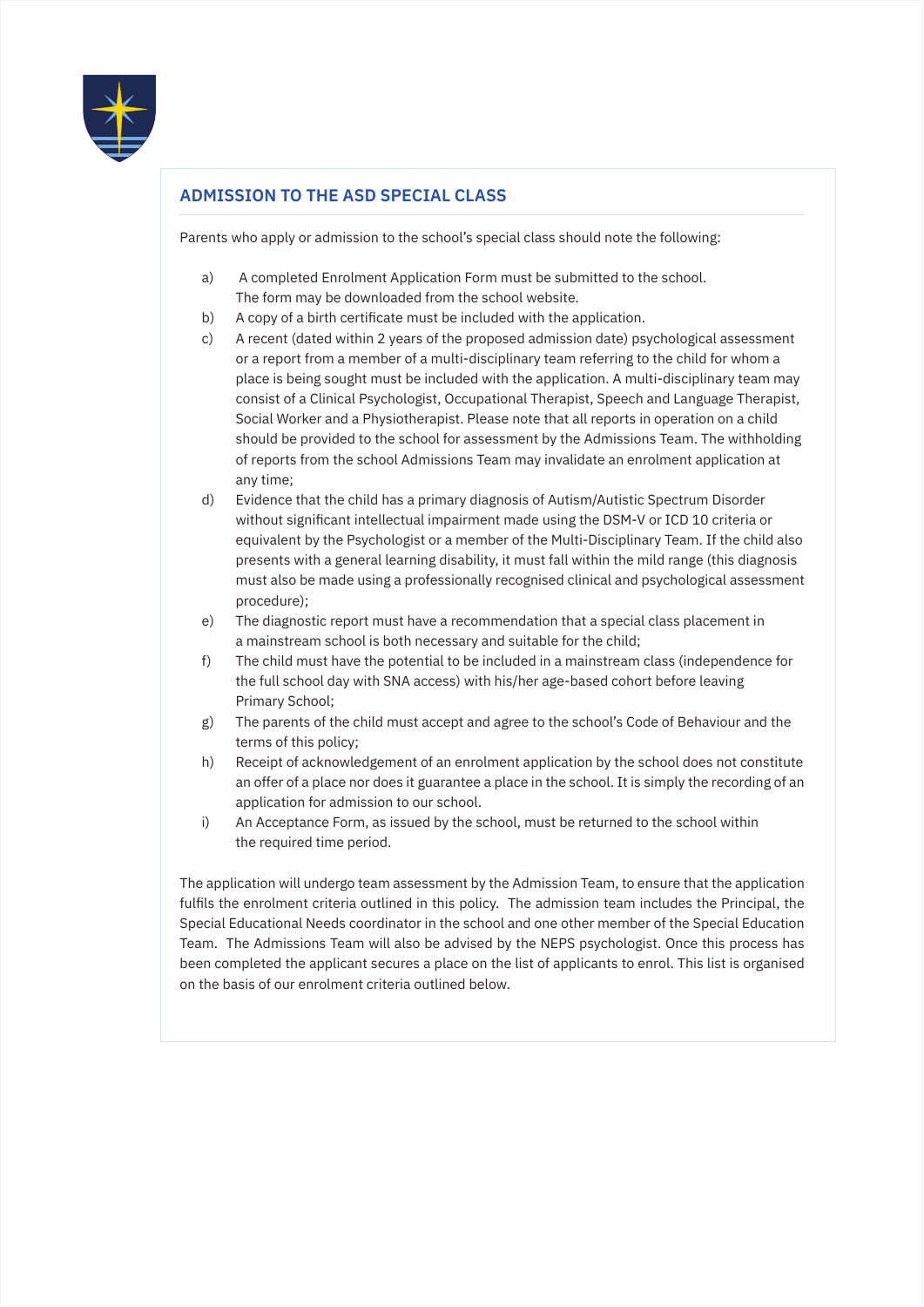

# **6. OVERSUBSCRIPTION**

In the event that the school is oversubscribed, the school will, when deciding on applications for admission, apply the following selection criteria in the order listed below to those applications that are received within the timeline for receipt of applications as set out in the school's annual admission notice.

While recognising the right of parents to enrol their child in the school of their choice, the Board of Management of Star of the Sea B.N.S also has responsibility to respect the rights of the existing school community and in particular the pupils of the school. This requires balanced judgement, guided by the principle of natural justice and acting in the best interest of all the pupils. Therefore the Board of Management reserves the right to determine the maximum number of pupils in each separate classroom.

All applications recorded in the applications list will be categorised and available places will be allocated with priority given in the following order to:

- (a) Siblings and stepsiblings of children already enrolled in the school and/or children resident in the parish of St. Mary's Star of the Sea (the eldest child will have priority in this ranking)
- (b) Children of staff (the eldest child will have priority in this ranking).
- (c) Children residing outside the parish (the eldest child will also have priority).

In the event that there are two or more students tied for a place or places in any of the selection criteria categories above (the number of applicants exceeds the number of remaining places), the following arrangements will apply:

In the event of two or more students being tied for a place, the oldest student will be given priority. If two applicants have the same date of birth, then a lottery will apply with an independent party present.

# **OVER SUBSCRIPTION TO THE ASD SPECIAL CLASS**

In the event of there being more applications for places in the ASD Special Class than places available, the following will apply:

- 1) Priority is given to pupils who are currently enrolled at Star of the Se B.N.S. and who meet the criteria for admission to the school's ASD special class.
- 2) Priority is given to siblings and stepsiblings of children already enrolled in the school and children resident in the parish of St. Mary's Star of the Sea, Sandymount (the eldest child will have priority in this ranking).

In the event of two or more boys being tied for a place, the eldest child will be given priority. If two applicants have the same date of birth, then a lottery will apply with an independent party present.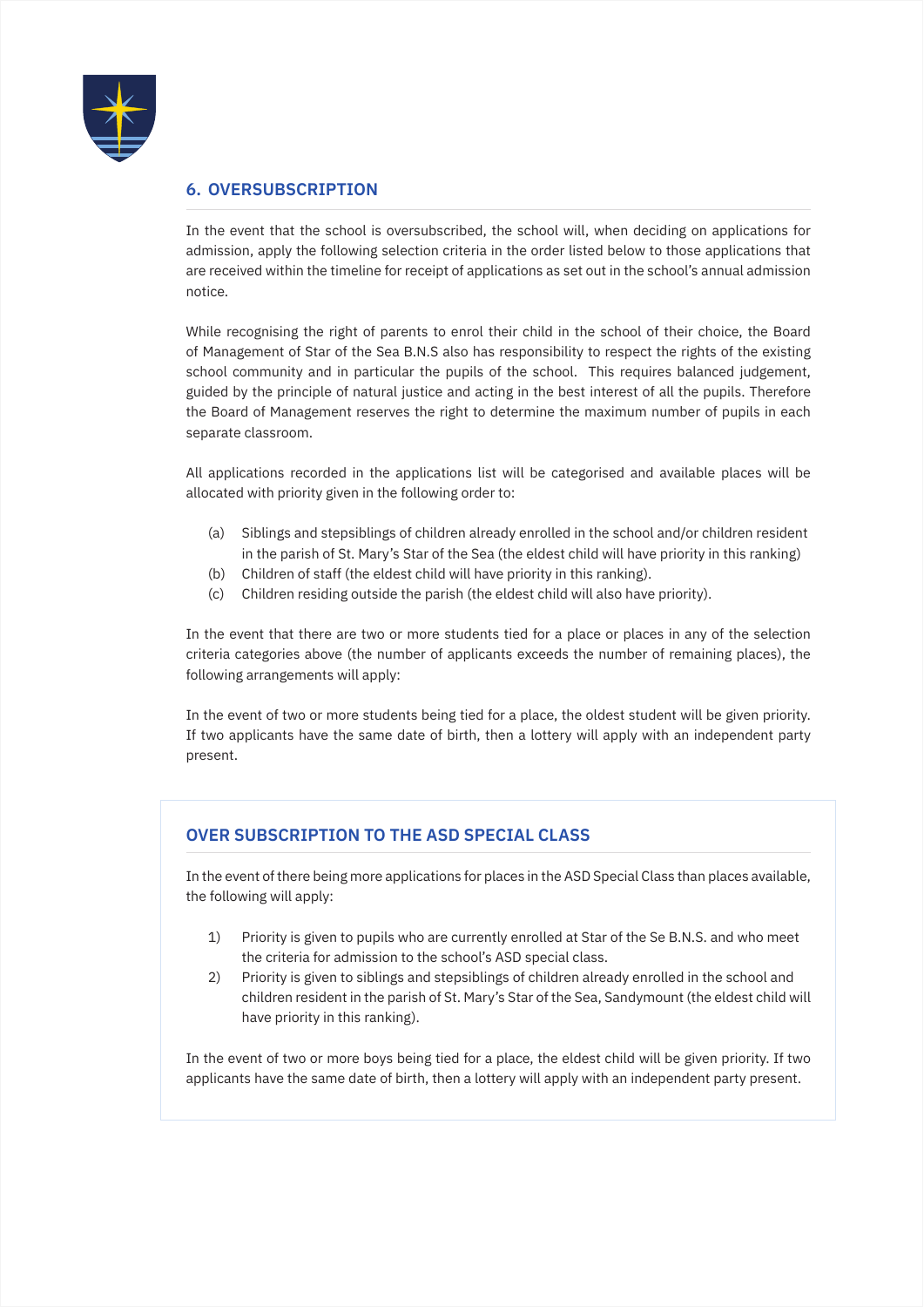

# **7. WHAT WILL NOT BE CONSIDERED OR TAKEN INTO ACCOUNT**

In accordance with section  $62(7)(e)$  of the Education Act, the school will not consider or take into account any of the following in deciding on applications for admission or when placing a pupil on a waiting list for admission to the school:

- (a) a pupil's prior attendance at a pre-school or pre-school service, including naíonraí,
- (b) the payment of fees or contributions (howsoever described) to the school;
- (c) a pupil's academic ability, skills or aptitude;
- (d) the occupation, financial status, academic ability, skills or aptitude of a pupil's parents;
- (e) a requirement that a pupil, or his or her Parents/Guardians, attend an interview, open day or other meeting as a condition of admission;
- (f) a pupil's connection to the school by virtue of a member of his or her family attending, or having previously attended, the school except for siblings of a pupil attending or having attended the school (See section 6, 'Oversubscription').
- (g) the date and time on which an application for admission was received by the school,

This is subject to the application being received at any time during the period specified for receiving applications set out in the annual admission notice of the school for the school year concerned. This is also subject to the school making offers based on existing waiting lists (up until 31st January 2025 only).

# **8. DECISIONS ON APPLICATIONS**

All decisions on applications for admission to Star of the Sea B.N.S. will be based on the following:

- The school's admission policy
- The school's annual admission notice (where applicable)
- The information provided by the applicant in the school's official application form received during the period specified in our annual admission notice for receiving applications

*(Please see section 14 below in relation to applications received outside of the admissions period and section 15 below in relation to applications for places in years other than the intake group.).*

Selection criteria that are not included in our school admission policy will not be used to make decision on an application for a place in our school.

# **9. NOTIFYING APPLICANTS OF DECISIONS**

Applicants will be informed in writing as to the decision of the school, within the timeline outlined in the annual admissions notice.

If a pupil is not offered a place in our school, the reasons why they were not offered a place will be communicated in writing to the applicant, including, where applicable, details of the pupil's ranking against the selection criteria and details of the pupil's place on the waiting list for the school year concerned.

Applicants will be informed of the right to seek a review/right of appeal of the school's decision *(see section 18 below for further details).*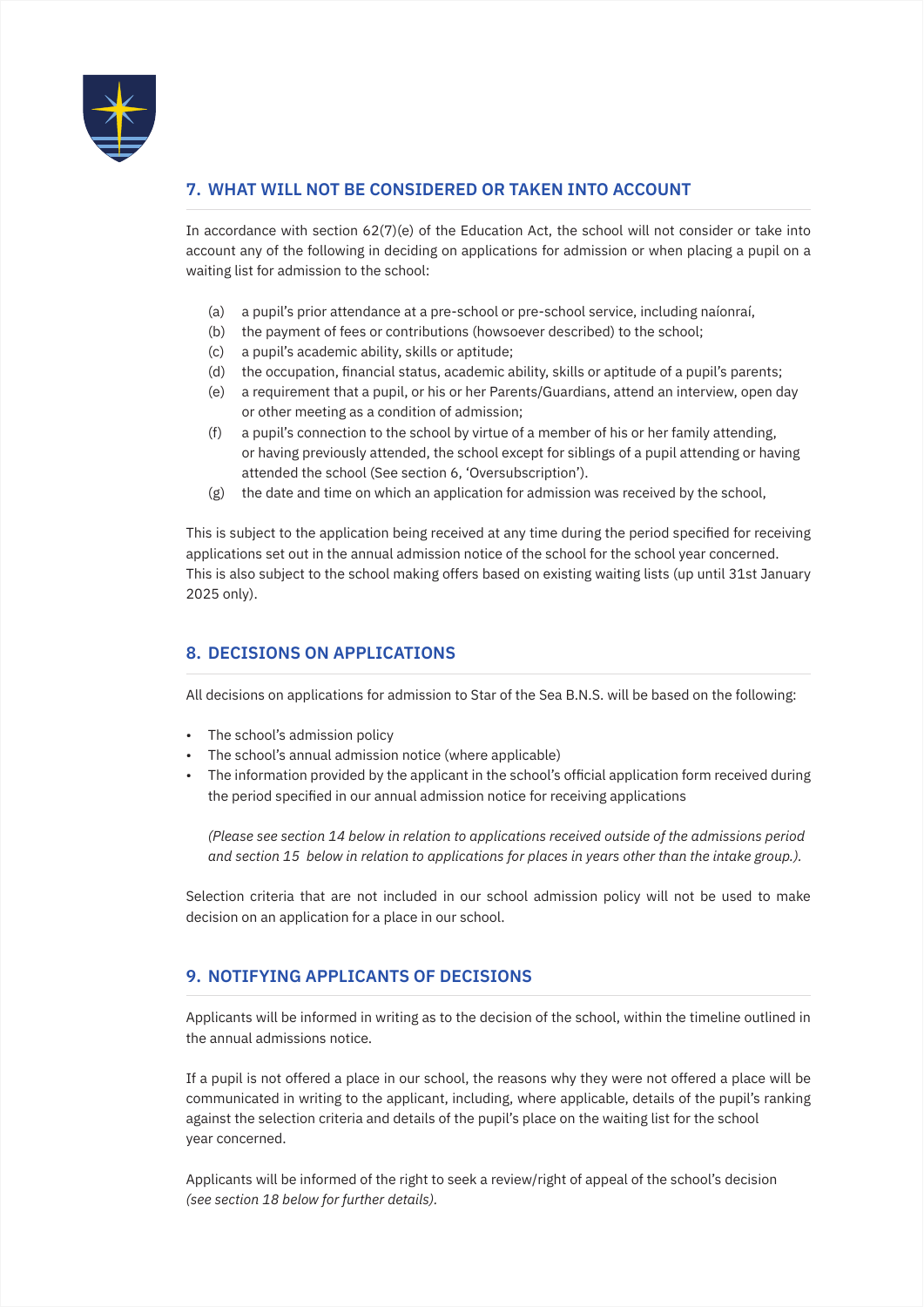

# **10. ACCEPTANCE OF AN OFFER OF A PLACE BY AN APPLICANT**

In accepting an offer of admission from Star of the Sea B.N.S, you must indicate—

- (a) whether or not you have accepted an offer of admission for another school or schools. If you have accepted such an offer, you must also provide details of the offer or offers concerned *and*
- (b) whether or not you have applied for and awaiting confirmation of an offer of admission from another school or schools, and if so, you must provide details of the other school or schools concerned.

# **11. CIRCUMSTANCES IN WHICH OFFERS MAY NOT BE MADE OR MAY BE WITHDRAWN**

An offer of admission may not be made or may be withdrawn by Star of the Sea B.N.S where:—

- (a) it is established that information contained in the application is false or misleading.
- (b) an applicant fails to confirm acceptance of an offer of admission on or before the date set out in the annual admission notice of the school.
- (c) the Parents/Guardians of a pupil, when required by the principal in accordance with section 23(4) of the Education (Welfare) Act 2000, fails to confirm in writing that the Code of Behaviour of the school is acceptable to him or her and that he or she shall make all reasonable efforts to ensure compliance with such code by the pupil; or
- (d) an applicant has failed to comply with the requirements of 'acceptance of an offer' as set out in section 10 above.

The Board of Management reserves the right to refuse enrolment to the ASD Special Class in exceptional circumstances, for example:

- If a child has special needs, such that even with additional resources available from the Department of Education and Skills, the school cannot meet the needs and/or provide the pupil with appropriate education.
- If in the opinion of the Board of Management, the child's behavior will pose a substantial risk to the health and safety rights/needs of the child himself, of other pupils and/or staff.

# **12. SHARING DATA WITH OTHER SCHOOLS**

Applicants should be aware that section 66(6) of the Education (Admission to Schools) Act 2018 allows for the sharing of certain information between schools in order to facilitate the efficient admission of pupils.

# **13. IN THE EVENT OF OVERSUBSCRIPTION**

In the event of there being more applications to the class concerned than places available, a list of pupils whose applications for admission to Star of the Sea B.N.S. were unsuccessful due to the school being oversubscribed will be compiled and will remain valid for the school year in which admission is being sought.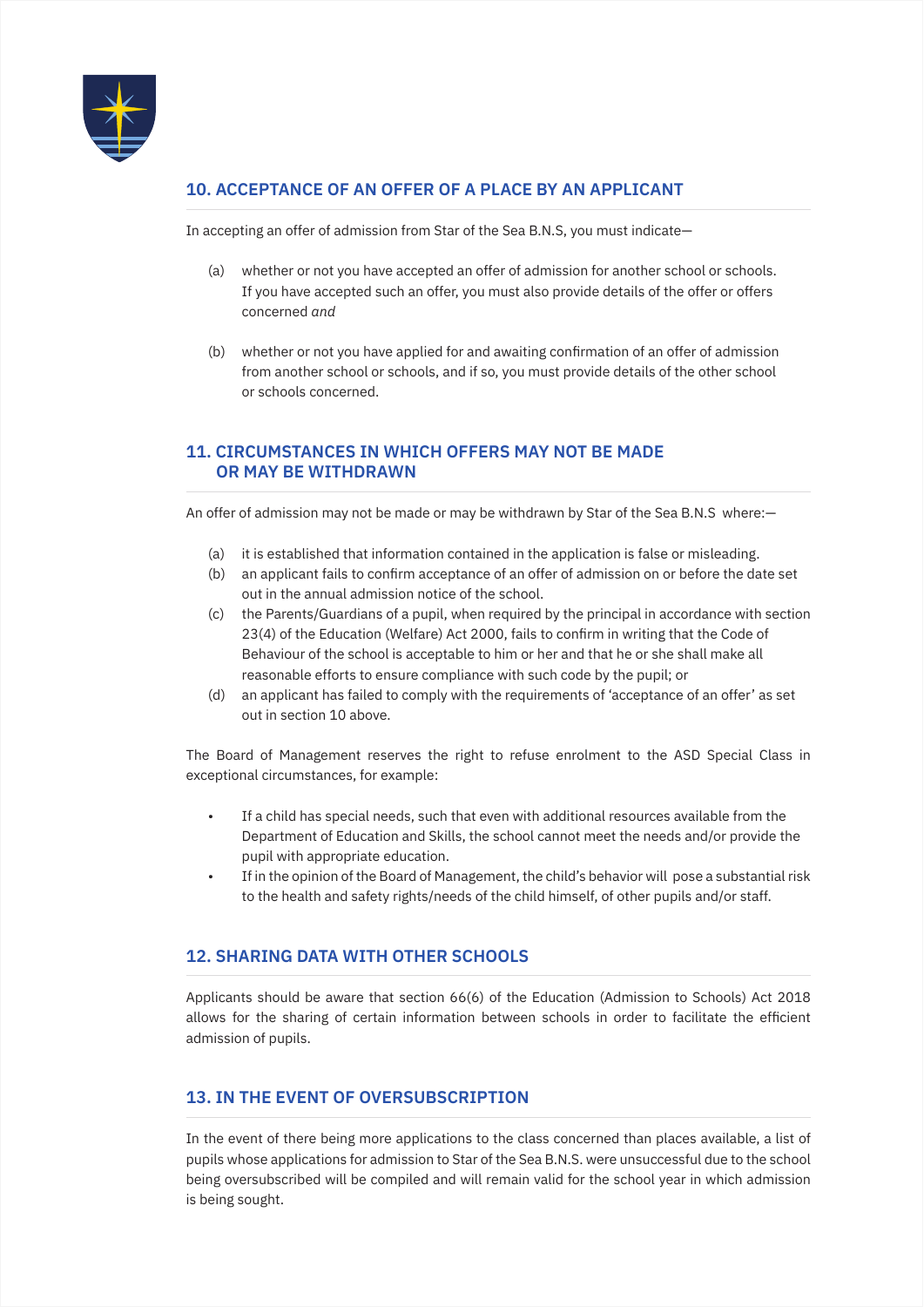

Placement on the list is in the order of priority assigned to the pupils' applications after the school has applied the selection criteria in accordance with this admission policy.

Applicants whose applications are received after the closing date outlined in the Admission Notice will be placed at the end of the list in order of the date of receipt of such applications.

Offers of any subsequent places that become available for and during the school year in relation to which admission is being sought will be made to those pupils on the list, in accordance with the order of priority in relation to which the pupils have been placed on the list.

# **14. LATE APPLICATIONS**

All applications for admission received after the closing date as outlined in the annual admission notice will be considered and decided upon in accordance with our school's admissions policy, the Education Admissions to School Act 2018 and any regulations made under that Act.

Late applicants will be notified of the decision in respect of their application no later than three weeks after the date on which the school receives the application. Late applicants will be offered a place if there is a place available. In the event that there is no place available the name of the applicant will be added to the waiting list as set out in Section 13.

# **15. PROCEDURES FOR ADMISSION OF PUPILS TO OTHER YEARS AND DURING THE SCHOOL YEAR**

The procedures of the school in relation to the admission of pupils who are not already admitted to the school to classes or years other than the school's intake group are as follows:

Pupils may be admitted to classes or years other than the school's intake group year if, for example, they are newly resident in the area or transferring from another school, subject to the school's Admissions Policy and availability of places. Pupils wishing to transfer from other schools are enrolled subject to the rules governing National Schools. A letter of transfer with information in relation to attendance and educational progress from the previous school must be provided when transferring to the school.

#### **16. DECLARATION IN RELATION TO THE NON-CHARGING OF FEES**

The Board of Management of Star of the Sea B.N.S. or any persons acting on its behalf will not charge fees for or seek payment or contributions (howsoever described) as a condition of:-

- (a) an application for admission of a pupil to the school, or
- (b) the admission or continued enrolment of a pupil in the school.

# **17. ARRANGEMENTS REGARDING PUPILS NOT ATTENDING RELIGIOUS INSTRUCTION**

The following are the school's arrangements for students, where the parents or in the case of a student who has reached the age of 18 years, the student, who has requested that the student attend the school without attending religious instruction in the school. These arrangements will not result in a reduction in the school day of such students:

A written request should be made to the Principal of the school. A meeting will then be arranged with the parent(s) or the student, as the case may be, to discuss how the request may be accommodated by the school.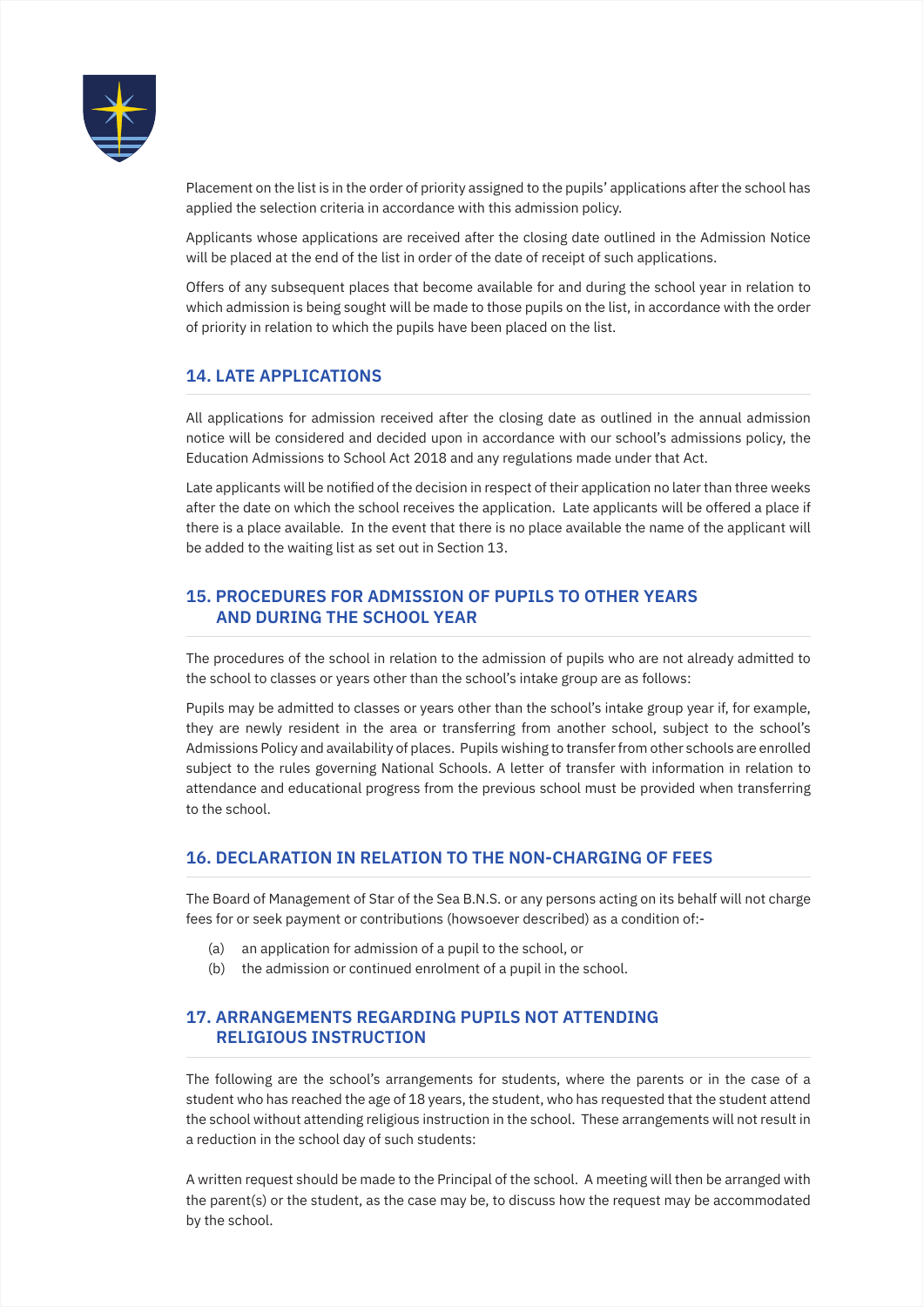

#### **18. REVIEWS/APPEALS**

#### **REVIEW OF DECISIONS BY THE BOARD OF MANAGEMENT**

The Parent/Guardian of a pupil may, within 21 days of notification of a decision to refuse admission, request the Board of Management to review that decision. Such request must be made in accordance with Section 29C of the Education Act 1998.

The timeline within which such a review must be requested and the other requirements applicable to such reviews are set out in the procedures determined by the Minister under section 29B of the Education Act 1998 which are published on the website of the Department of Education and Skills.

The Board of Management will conduct such reviews in accordance with the requirements of the procedures determined under Section 29B and with section 29C of the Education Act 1998.

**NOTE:** Where an applicant has been refused admission due to the school being oversubscribed, the applicant **must request a review** of that decision by the Board of Management prior to making an appeal under section 29 of the Education Act 1998.

Where an applicant has been refused admission due to a reason other than the school being oversubscribed, the applicant **may request a review** of that decision by the Board of Management prior to making an appeal under section 29 of the Education Act 1998.

#### **RIGHT OF APPEAL**

Under Section 29 of the Education Act 1998, the parent of a pupil may appeal a decision of this school to refuse admission.

An appeal may be made under Section 29  $(1)(c)(i)$  of the Education Act 1998 where the refusal to admit was due to the school being oversubscribed.

An appeal may be made under Section 29  $(1)(c)(ii)$  of the Education Act 1998 where the refusal to admit was due a reason other than the school being oversubscribed.

Where an applicant has been refused admission due to the school being oversubscribed, the applicant **must request a review** of that decision by the Board of Management **prior to making an appeal** under section 29 of the Education Act 1998. (see Review of decisions by the Board of Management).

Where an applicant has been refused admission due to a reason other than the school being oversubscribed, the applicant **may request a review** of that decision by the Board of Management prior to making an appeal under section 29 of the Education Act 1998. (see Review of decisions by the Board of Management).

Appeals under Section 29 of the Education Act 1998 will be considered and determined by an independent appeals committee appointed by the Minister for Education and Skills.

The timeline within which such an appeal must be made and the other requirements applicable to such appeals are set out in the procedures determined by the Minister under section 29B of the Education Act 1998 which are published on the website of the Department of Education and Skills.